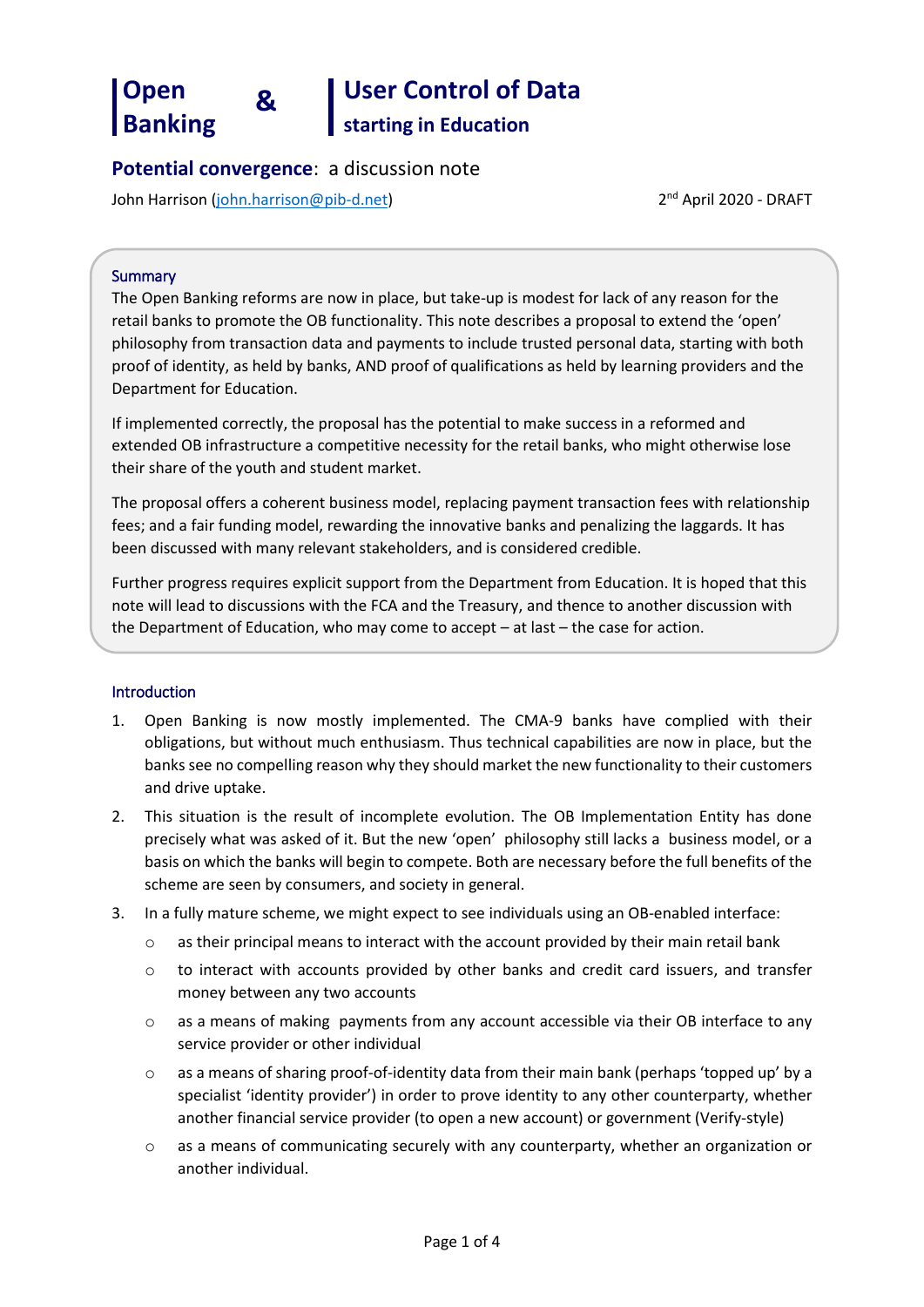4. The vision outlined above is technically feasible, but hard to realise within the banking sector alone. The remedy may be to look outward from retail banking to another sector - education which, similarly, is closely regulated and in need of reformed digital infrastructure.

### User-control of data, starting in Education (UCD-E)

- 5. Banking and education both require the sharing of trusted personal data. Banks need individuals to prove their identity, before opening a new account, in order to comply with the anti-money laundering regulations; while schools, colleges and universities provide learners with the qualifications they need to transition to their next learning provider, and then to find a job. A qualification and proof of identity are similar: both are facts (or attributes) about an individual originated, or checked, by a counterparty. So a university is the originator of a degree attribute, while a bank checks legal identity, but the end result is similar: trustworthy data about an individual held by a counterparty.
- 6. Now consider a proposal put forward by a PIB-d Ltd, an entity half owned by the UK's HE sector and half privately:
	- o PIB-d suggests that individuals should be empowered to choose a Personal Data Service (PDS) from a managed market, and then use their new account to: (i) link to multiple distinct counterparties, both organizations and other individuals; and then (ii) control the flow of trusted personal data to between such counterparties.
	- $\circ$  The flagship application is a portable personal achievement record, to be used by learners as point in the cloud from which to interact with learning providers, and transition between them, and then into employment, citing trustworthy qualifications at each step.
	- $\circ$  Other applications, required for the minimum viable launch product, are communications (to ensure frequent use) and payment (for reasons of business model).
	- $\circ$  Organizations will pay a per-capita relationship fee to the new infrastructure for which they will receive: (i) a secure online relationship with each individual; (ii) updates on whatever personal data the individual has agreed to release; and (iii) payments up to an agreed limit. Thus the new infrastructure can be seen as a generalization of current payment systems, replacing a single form of trusted personal data – money – with many different types, and transaction fees with relationship fees.
	- $\circ$  Subsequent applications for the new infrastructure are legion, and include the sharing of proof of age, proof of student status, DBS attribute, legal identity, preferences, medical prescriptions, professional qualifications, NINO, retail loyalty, etc. Also individual-individual functionality will be important, enabling social networking abstracted from any end-use and thus useable across many applications, not least for delegation.
	- $\circ$  One early sign of demand has arisen in the health sector, where Blackpool NHS Trust working in collaboration with NHSx - is experimenting to permit trainee medics to register with their next NHS employer online, showing digital proofs of identity and proof of qualification, rather than relying on paper. While the technology works, the NHS has – as yet – made little progress with organizational, governance or business models, nor have they made the (inevitable) links to the education and finance sectors.
	- o The personal data infrastructure will be governed by a public-interest non-profit, probably a charity. The non-profit will enter into a concession contract with a development company part owned by the initial PDS providers. In return for carrying out the heavy lifting, the dev. company will receive two privileges:
		- The right, limited only by competition concerns as the infrastructure reaches ubiquity, to be the Service Provider Acquirer (SPA, i.e. the necessary single point of contact to the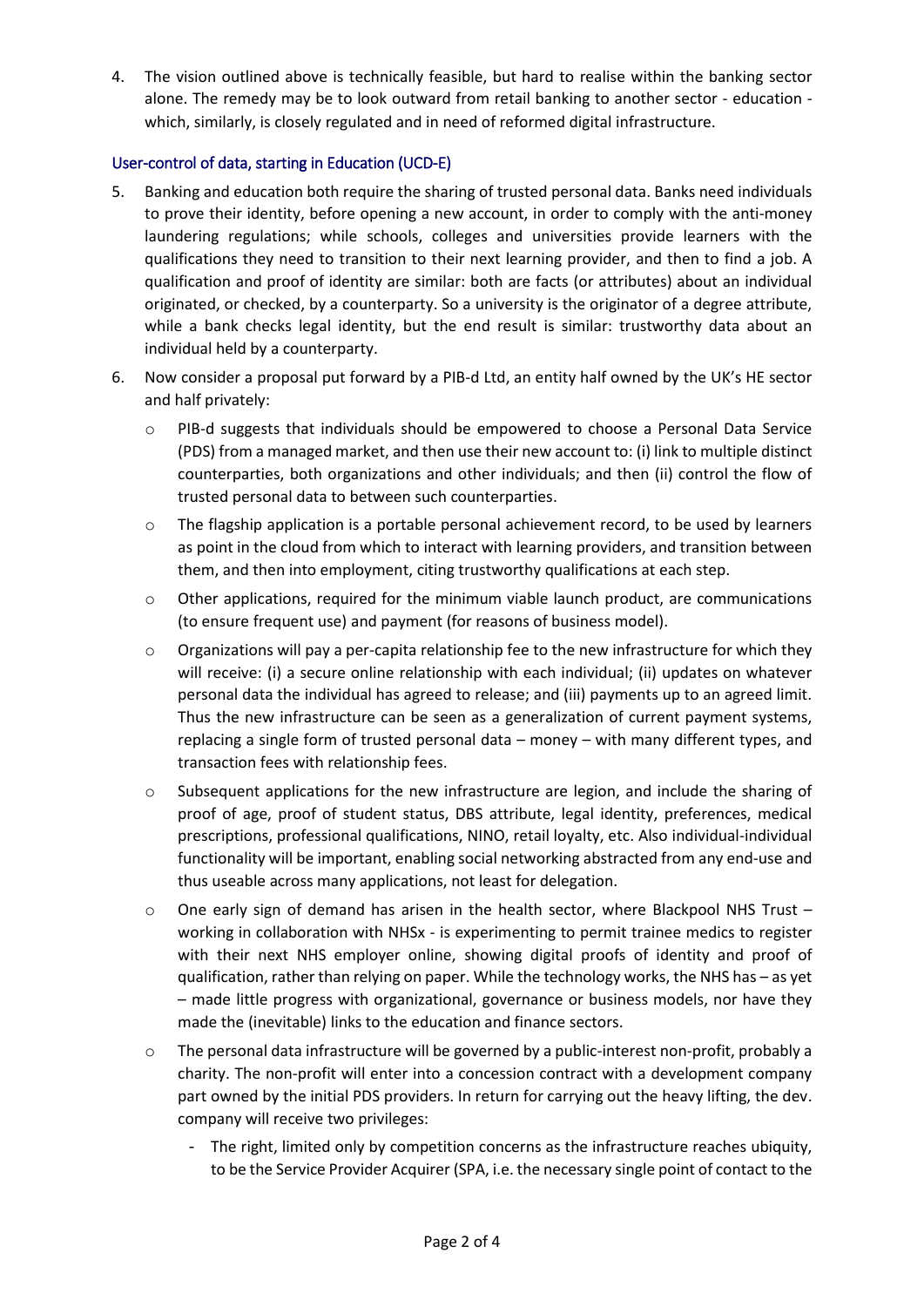infrastructure) for all commercial service providers; it is assumed that, in time, publicinterest-sectors – such as education and health – will each wish to stand-up an in-house SPA; and

- The right to charge national brands, who wish to enter the infrastructure as PDS providers after the initial pilots, for late entry.
- 7. In summary, then, PDS functionality is a generalization and completion of that currently mandated under the Open Banking requirements. Any bank not offering PDS (and therefore OB) functionality as part of its mobile banking app would risk missing out on the youth/ student market. Few could tolerate this for long, particularly if it becomes clear that PDSs will scale quickly, driven not only by education apps, but also by other sectors, e.g. retail loyalty etc.

### Views of stakeholders re UCD-E

- 8. This proposal now called 'User Control of Data, starting in Education (UCD-E)<sup> $1$ </sup> has been developed on paper for some years, and has been discussed with most relevant stakeholders:
	- o Information Commissioner's Office: in favour
	- o Government Digital Service
		- GDS has been aware of UCD-E for some years, but has always declined discussion, while still attempting to make a success of gov.uk Verify. However some GDS staff, both current and former, have said informally that UCD-E is a likely way forward.
	- o Learning providers, i.e. universities, colleges and schools
		- There is general recognition that the current situation, in which qualifications are handed out on paper certificates, is archaic.
		- Jisc, which leads on IT for HE and FE, is one of PIB-d's shareholders, having been persuaded some years ago. The organisation's position is now difficult: its chief executive recognises the need for the new infrastructure, but  $-$  at the same time  $-$  is aware that the universities are in no great hurry to change, somewhat like the banks when faced with the need for Faster Payments a few years ago.
	- o Department for Education

**.** 

- UCD-E will use the Learning Records Service (LRS) a centralized database of qualifications from Secondary and Further Education, as a conduit through which learners in those sectors can pull down qualifications from awarding bodies (e.g. OCR, City & Guilds) to their PDS. Universities act as their own awarding bodies and so would prefer to give data back directly to learner, rather than deposit it in LRS.
- Support from DfE, and thus access to the LRS data, is necessary to give pilots which should take place in a university, a secondary school, and an FE college – a national dimension, sufficient to persuade learning providers that participation would be a sensible decision. There was a high-level meeting at DfE in Jan 2019 to discuss UCD-E, but the timing was still too early.
- o Department for Digital, Culture, Media and Sport
	- DCMS now leads on digital identity strategy, having taken over from GDS. They are aware of UCD-E, and their support is probably necessary in order for DfE to move forward. However, their position will not be clear until they publish the results of the 2019 call-for-evidence / consultation, now somewhat overdue.

<sup>1</sup> Previously called 'Personal Data Ecosystem, starting in Education (PDE-E)'